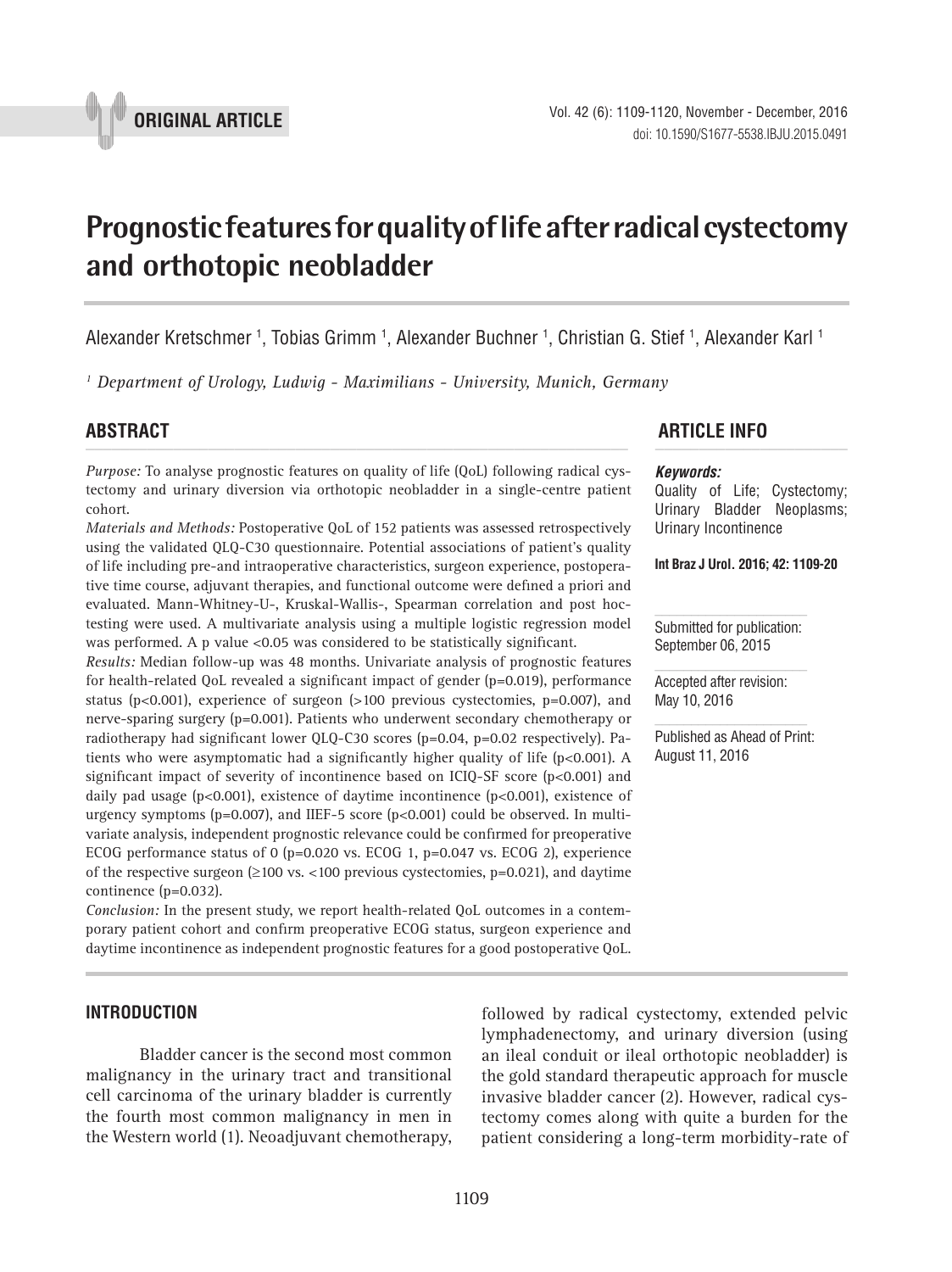up to 90% leading to a considerable mortality rate (3-5). Recently, there was an increasing interest in QoL aspects for patients undergoing radical cystectomy, mostly regarding different types of urinary diversion (6). While short-term and long- -term complications and long-term functional outcomes after urinary diversion via orthotopic neobladder have been extensively analysed there is still a lack of data concerning QoL aspects. Functional outcomes have been described to significantly influence the patient's QoL after orthotopic urinary diversion, but little is known about further possible influencing factors (7). Thus, the aim of this study is to investigate various potential contributing factors on patient's QoL after radical cystectomy and urinary diversion via orthotopic neobladder.

# **MATERIALS AND METHODS**

**Patient population, study design and data assessment**

In one tertiary care centre, 301 cystectomies with urinary diversion via orthotopic neobladder were performed between May 2004 and September 2014 by a total number of 14 surgeons. During follow-up period, 92 patients had died. After approval by an institutional review board, data assessment was performed retrospectively via standardized questionnaires that were sent to 209 patients who underwent radical cystectomy and urinary diversion via orthotopic neobladder due to malignancy. Questionnaires were returned by 152 patients and underwent further analysis. This leads to a global response rate of 50.5%.

Health-related QoL was measured using the standardized EORTC QLQ-C30 (global health status; validated German version) (8). The global health status was calculated following current EORTC instructions: score=100\*  $[(question29+question30)/2-1]/6$  (9). This indicates that higher scores are associated with an increased QoL.

Potential predefined prognostic features of patient's QoL were evaluated. Hereby we focused on various categories including preoperative characteristics (gender, preoperative age, performance status), intraoperative features (surgeon's experience, nerve sparing operation, operation duration, blood loss, blood transfusion, postoperative revision, postoperative complications), TNM classification, functional outcome (continence status, urgency symptoms, sexual function), adjuvant therapies (chemotherapy, radiotherapy), and symptoms (any symptoms, night sweats, weight loss, flank pain).

The preoperative performance status was determined based on the respective Eastern Cooperative Oncology Group performance (ECOG) status score (10).

Daytime continence was determined using the validated International Consultation on Incontinence Questionnaire (ICIQ) short-form scoring system in a validated German translation, and pad usage (11). The existence of urgency symptoms was assessed. Depending on the respective ICIQ-SF, patient's stress urinary incontinence was classified as mild (1-5), moderate (6-10), and severe (>10) as previously described (11).

Sexual function was assessed using the abridged International Index of Erectile Function (IIEF-5) (12) and abridged Female Sexual Function Index (FSFI-6) (13) respectively. A cut-off score of >20 (out of 25) points was used as the definition of potency as previously described (12). Female sexual dysfunction was defined by a FSFI-6 of less than 18 as previously described by Isidori et al. (13).

# **Statistical analysis**

Primary endpoint was the QoL (global health status based on EORTC QLQ-C30 questions 29 and 30) of the respective patient. Secondary endpoints were above-mentioned prognostic features. Analysis was performed using the global health status as a continuous variable as well as using a cut-off score of 70 as recently described by Snyder et al. (14). Hereby, a QLQ-C30 score of less than 70 is associated with a poor quality of life, a score of at least 70 is considered to be associated with a good quality of life.

To analyse and compare QoL in the respective subgroups, Mann-Whitney-U-, Kruskal- -Wallis-ANOVA, and chi-squared-Test, Spearman's rank correlation, and post-hoc-testing were used whenever indicated. Additionally, a multiple lo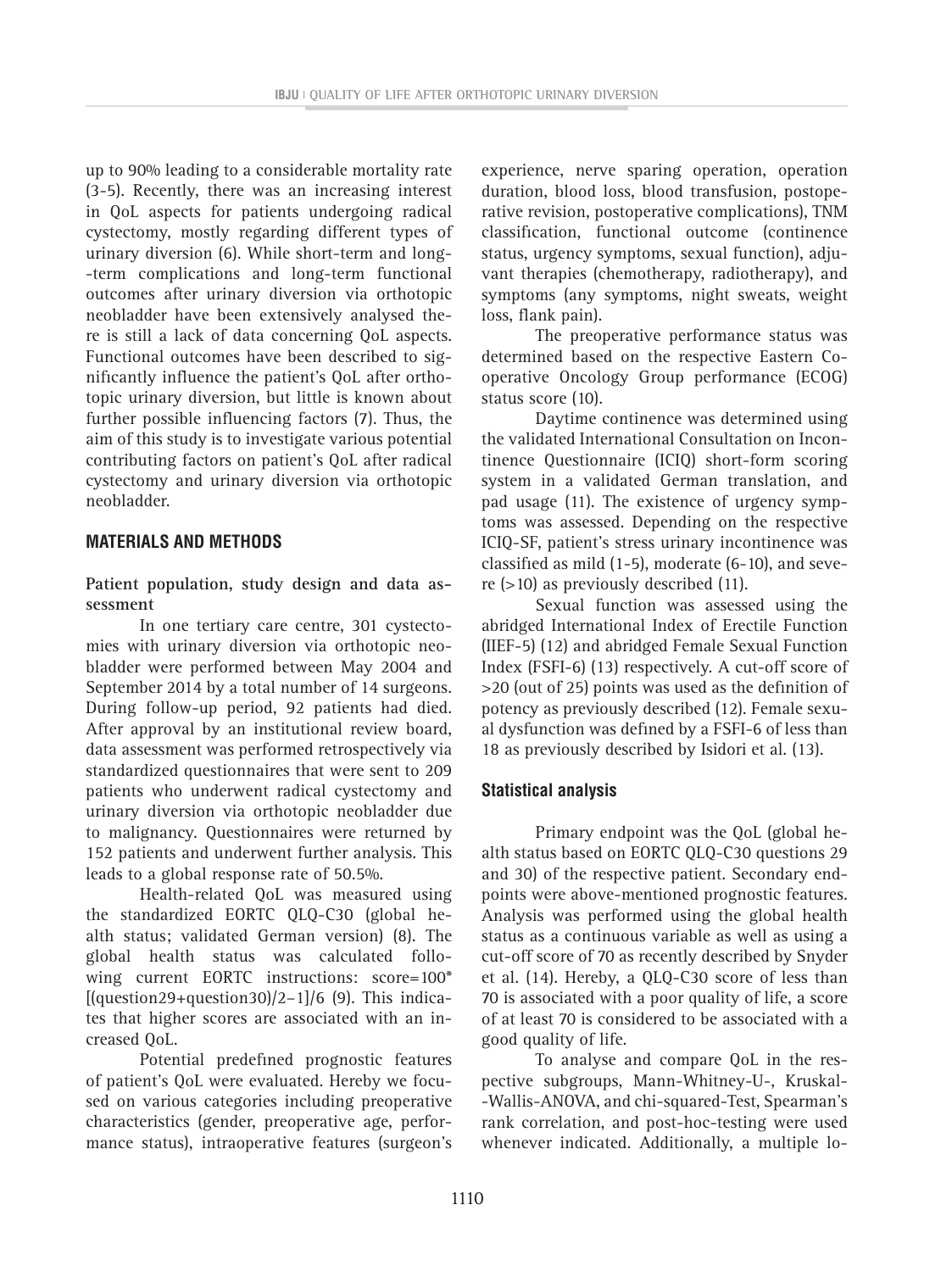gistic regression model that included all potential prognostic features that showed significant results in the univariate analysis was performed. All statistical analyses were performed using STATISTICA 10 software (StatSoft, Tulsa, OK, USA). A p value <0.05 was considered to be statistically significant.

# **RESULTS**

#### **Pre-and perioperative patient characteristics**

Median follow-up, defined as time between radical cystectomy and answering of the questionnaire, was 48 months [3-108]. Follow-up was within the first 12 months in 22% (n=33) of the patient collective. Median patient age was 71 years [44-88 years]. Patient characteristics of the patients that underwent further analysis are summarized in Table-1.

#### **Analysis responder vs. non-responder**

To analyse for a potential selection bias, we compared preoperative characteristics and pathological tumour stage for those patients who responded to the questionnaire and those who did not respond. Among the patients who did not respond to the questionnaire, 56% were deceased. Median

**Table 1 - Baseline patients characteristics, histopathologic results, and stated symptoms following radical cystectomy and orthotopic urinary diversion after a median follow-up of 48 months.**

| Gender                           |                 |                     |
|----------------------------------|-----------------|---------------------|
|                                  | Male            | 87.5% (133/152)     |
|                                  | Female          | 12.5% (19/152)      |
| Age at follow-up (years)         |                 |                     |
|                                  | Median          | 71 (range 44 to 88) |
| pT-Stage                         |                 |                     |
|                                  | pTis            | 22.4% (34/152)      |
|                                  | pT1             | 23.0% (35/152)      |
|                                  | pT2             | 27.6% (42/152)      |
|                                  | pT3             | 18.4% (28/152)      |
|                                  | pT4             | 4.6% (7/152)        |
| <b>Lymphadenectomy performed</b> |                 |                     |
|                                  | Yes             | 91.4% (139/152)     |
|                                  | <b>No</b>       | 8.6% (13/152)       |
| pN-Stage                         |                 |                     |
|                                  | pN <sub>0</sub> | 89.2% (15/139)      |
|                                  | pN+             | 10.8% (15/139)      |
| Symptoms at follow-up            |                 |                     |
|                                  | Yes             | 34.2% (50/146)      |
|                                  | <b>No</b>       | 65.8% (96/146)      |
|                                  | Unknown         | $3.9\%$ (6/152)     |
|                                  | Flank pain      | 15.1% (22/146)      |
|                                  | Night sweats    | $6.2\%$ (9/146)     |
|                                  | Weight loss     | $4.1\%$ (6/146)     |
|                                  | Other           | 8.9% (13/146)       |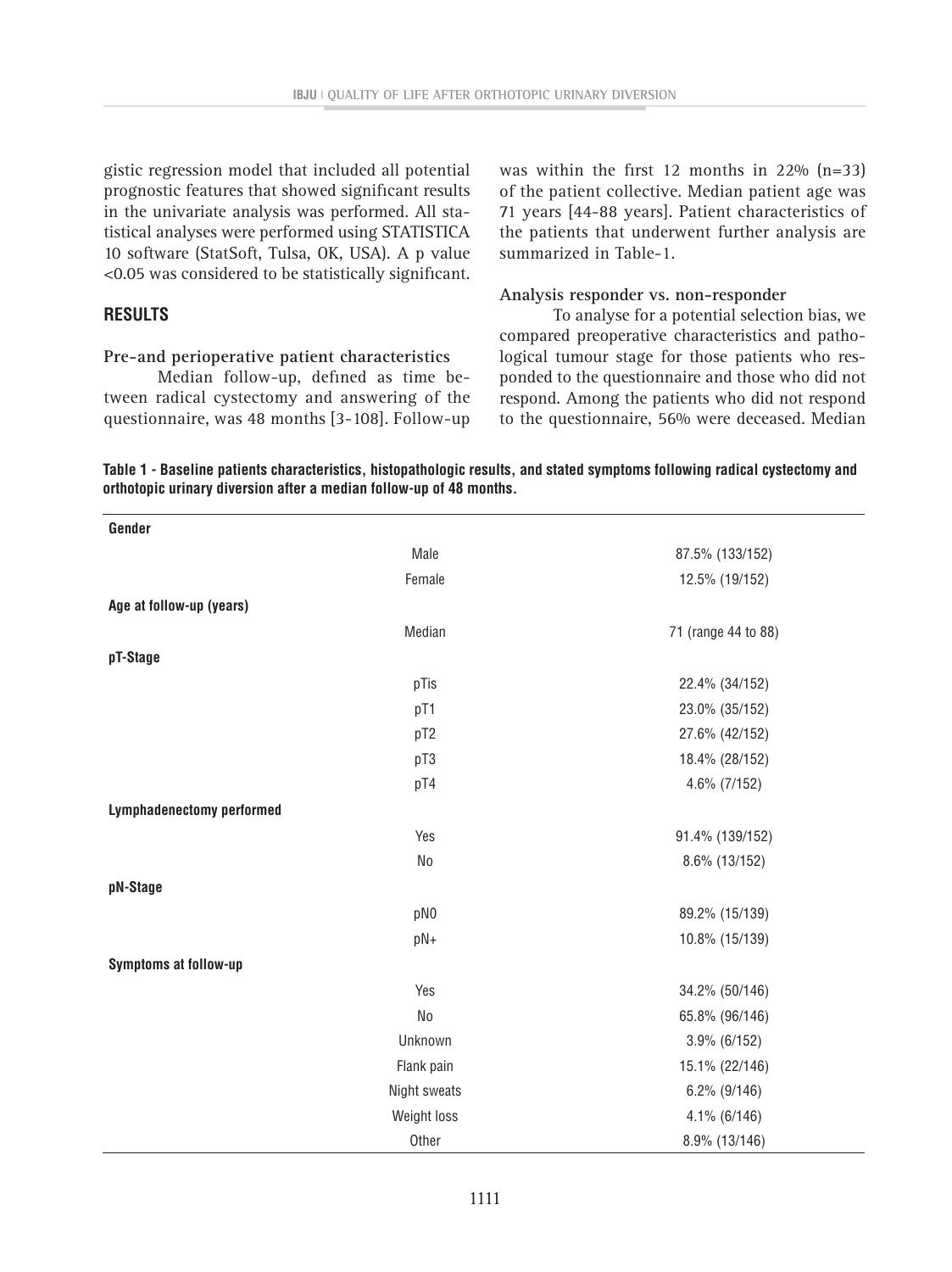age was 65 years for both groups (p=0.400). Regarding the non-responder group, 48% had a locally advanced disease (pT3-4) (responder: 25%, p<0.001), and 30% had lymph node infiltration during cystectomy (responder: 12%, p<0.001). There were no significant differences regarding the ratio of high-grade tumours (non-responder: 90% vs. responder: 86%, p=0.359), metastatic disease (9% vs. 9%,  $p=0.971$ ), and (concomitant) carcinoma in situ (39% vs. 48%, p=0.108).

#### **Functional outcome**

Median ICIQ-SF within our patient collective was 10 (1-21). Depending on the respective ICIQ-SF scores, incontinence was classified as severe in 44% (n=67) of our study group. Regarding pad usage, 40% (n=61) were in need of more than 2 pads daily. Incontinence results are summarized in Table-2.

Data concerning sexual function was available for 126 out of 133 male patients and for 15 out of 19 female patients. Analysis of the respective IIEF-5 scores showed a median IIEF-5 of 3 (1-24) within our study collective. Regarding the female patients, median FSFI-6

was 4 (1-20). Sexual function results are summarized in Table-2.

**Univariate analysis of prognostic features for health-related QoL**

#### **Preoperative characteristics**

At median follow-up, overall health-related QLQ-C30 was 75 for male patients and 67 for female patients (p=0.019). Patients with less or equal 71 years (median age of the patient collective) had a median QLQ-C30 of 69, whereas patients older than 71 years had a median score of 74 (p=0.784). Analysing patient's age continuously using Spearman's correlation, we found no statistically significant impact on the respective QoL (p=0.926). Regarding the preoperative performance status, we found patients with a preoperative ECOG score of 0 having a significantly higher QoL compared to patients with a preoperative ECOG score of 1 or 2 ( $p<0.001$  respectively, Figure-1A).

#### **Intraoperative characteristics**

QoL for patients whose cystectomy was performed by an experienced surgeon (>100 previous

| <b>ICIQ-SF at follow-up</b>               |                                                                |                                                                            |  |
|-------------------------------------------|----------------------------------------------------------------|----------------------------------------------------------------------------|--|
|                                           | Median                                                         | 10 (range 4 to 21)                                                         |  |
| Severity of incontinence based on ICIQ-SF |                                                                |                                                                            |  |
|                                           | Mild $(1 - 5)$<br>Moderate $(6 - 10)$<br>Severe $(>10)$<br>Dry | 16.4% (25/152)<br>37.5% (57/152)<br>44.1% (67/152)<br>$2.0\%$ (3/152)      |  |
| Pad usage at follow-up                    |                                                                |                                                                            |  |
|                                           | $0 - 1$<br>$\overline{c}$<br>>2                                | 37.5% (57/152)<br>22.3% (34/152)<br>40.1% (61/152)                         |  |
| IIEF-5 at follow-up                       |                                                                |                                                                            |  |
|                                           | Median<br>Unknown<br>>20<br>$\leq$ 20                          | 3 (range 1 to 24)<br>$5.2\%$ (7/133)<br>$5.6\%$ (7/126)<br>94.4% (119/126) |  |
| <b>FSFI-6 at follow-up</b>                |                                                                |                                                                            |  |
|                                           | Median<br>Unknown<br>>18<br>< 18                               | 4 (range 1 to 20)<br>$21,1\%$ (4/19)<br>13,3% (2/15)<br>86.7% (13/15)      |  |

**Table 2 - Functional outcome following radical cystectomy and orthotopic urinary diversion after a median follow-up of 48 months.**

**ICIQ-SF** = International Consultation on Incontinence Questionnaire short-form; **IIEF-5** = International Index of Erectile Function; **FSFI-6** = abridged Female Sexual Function Index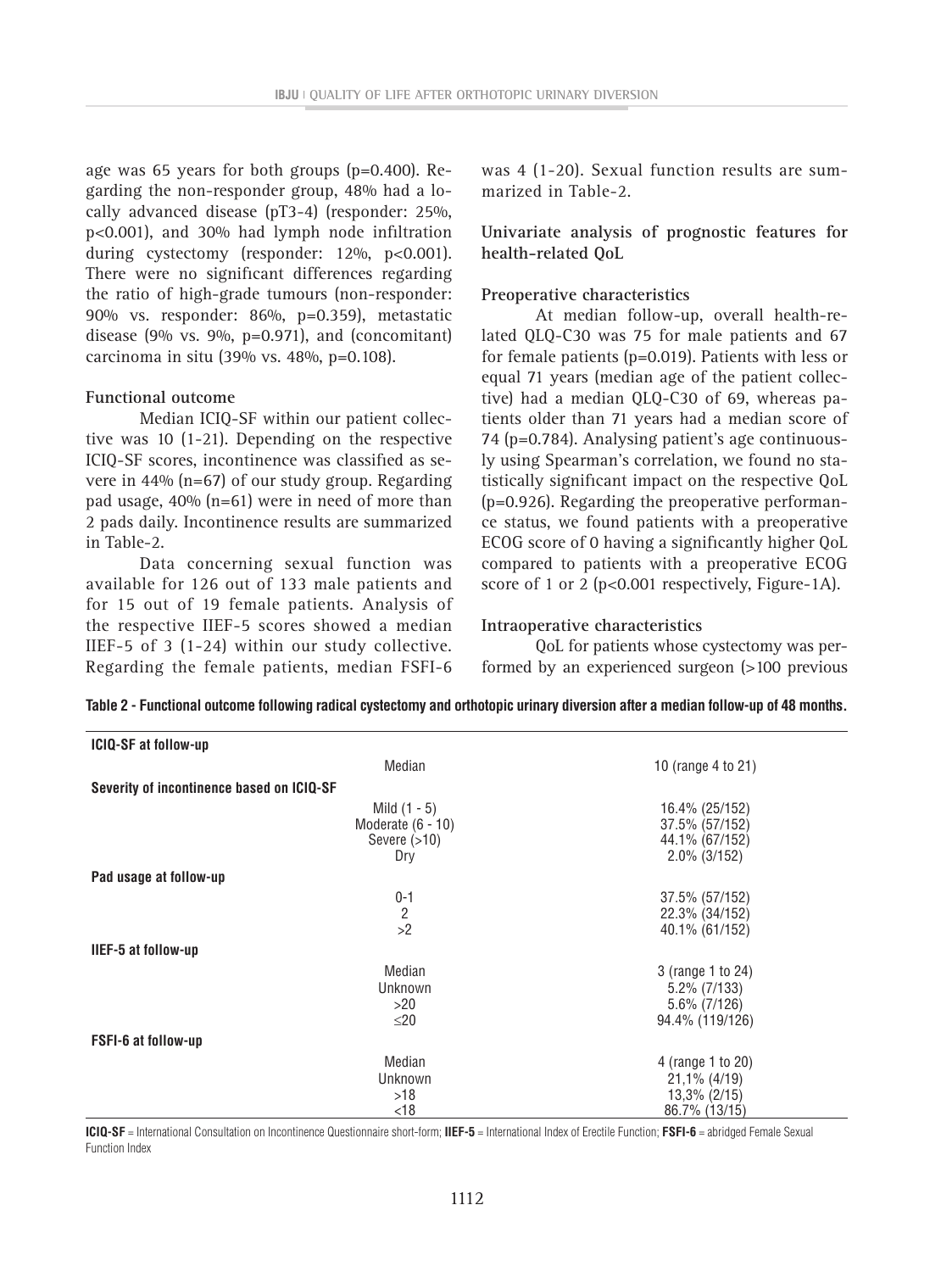radical cystectomies) had a median QLQ-C30 score of 83 whereas patients whose radical cystectomies were performed by a less experienced surgeon (<100 previous radical cystectomies) had a median QLQ-C30 score of 74 (p=0.186, Figure-1B). However, when using the predefined cut-off value, 53% (experienced) vs. 35% (less experienced) of the patients had a QLQ-C30 score of  $>70$  (p=0.019).

A nerve-sparing radical cystectomy was performed in 77 of 152 patients (50.7%). If a nerve-sparing operation was performed, median postoperative QoL was significantly increased (QLQ-C30 82 vs. 69; p=0.001, Figure-1C). 64% of the nerve-sparing group had a QLQ-C30>70 (vs. 36%, p<0.001).

There were no statistical significances regarding intraoperative complications (44 vs. 50% QLQ-C30≥70, p=0.731), postoperative complications (49 vs. 51%, p=0.744), need for perioperative blood transfusion (36 vs. 53%, p=0.116), intraoperative blood loss (<500mL: 55% QLQ-C30≥70 vs.  $\geq$ 500mL: 47%, p=0.355), and the operation duration (median operation time: 217 minutes; <217 minutes: 58% QLQ-C30≥70 vs. 43%, p=0.077).

Regarding the pathological tumour stage, patients with locally advanced disease (pT3-4) as well as patients with lymph node involvement did not have statistically significant different QLQ- -C30 scores than those with limited disease as well as without lymph node involvement (p=0.760, p=0.632 respectively).

# **Postoperative time course and adjuvant therapies**

Regarding the postoperative time course, we found no statistically significant differences when comparing patient's QOL after 3 months, 6 months, 9 to 12 months, 1 year, 2 to 3 years, 4 to 5 years, and more than 5 years postoperatively. In detail, patients who were analysed during their first year of follow-up had a median QLQ-C30 of 67 (39% QLQ-C30≥70); patients who were analysed after more than one year postoperatively had a median score of 75 [p=0.078 (53% QLQ-C30≥70, p=0.168)].

Adjuvant systemic chemotherapy or palliative chemotherapy due to tumour recurrence was performed in 19 of 152 patients (12.5%). Median QLQ-C30 score for those patients was 67 (vs. 82 if no chemotherapy was performed, p=0.04). Among the patients who underwent chemotherapy, 33% had a QLQ-C30 of ≥70 (vs. 52%, p=0.174). There was no significant difference if the chemotherapy was performed within the last 12 months before answering the questionnaire, or more than 12 months ago ( $p=0.635$ ).

During the postoperative time course, radiotherapy was performed in 5 of 152 patients (3.9%). Median QLQ-C30 was 77 if no radiotherapy was performed, and 41 if radiotherapy was performed (p=0.006). None of the patients who underwent radiotherapy reached a QLQ-C30 score of ≥70 (p=0.02).

In total, 19 patients (12.5%) suffered from recurrence of their malignancy. There was no statistically significant difference when comparing these patients with those patients without recurring disease (41% QLQ-C30≥70 vs. 52%, p=0.462).

Patients who were symptomatic at the time of follow-up had a significantly lower QoL than those being asymptomatic (p=0.006, Figure-1D). In detail, patients suffering from weight loss had a significantly lower QoL than asymptomatic ones (p=0.003) whereas patients with night sweats as well as flank pain did not  $(p=0.076, p=0.214$  respectively). The symptomatic as well as asymptomatic patients did not differ in terms of disease extent and lymph node involvement (p=0.800). Among the asymptomatic patients, 60% had a QLQ-C30 of ≥70 (symptomatic patients: 34%, p=0.003).

### **Functional outcome**

Addressing the potential impact of incontinence, we found a median QLQ-C30 of 69 for daytime incontinence and a median QLQ-C30 of 82 for daytime continence (p<0.001, Figure-1E). Impact of severity of incontinence was analysed based on daily pad usage [0-1 pad (83) vs. >2 pads (65), p<0.001, Figure-1F], and based on the ICIQ-SF [dry/mild incontinence (median QLQ-C30: 83) vs. moderate incontinence (83) vs. severe incontinence (67), p<0.001, Figure-1G]. Continuous analysis of the respective ICIQ-SF scores confirmed our primary results (p>0.001, Figure-2). Among the dry patients as well as patients with mild incontinen-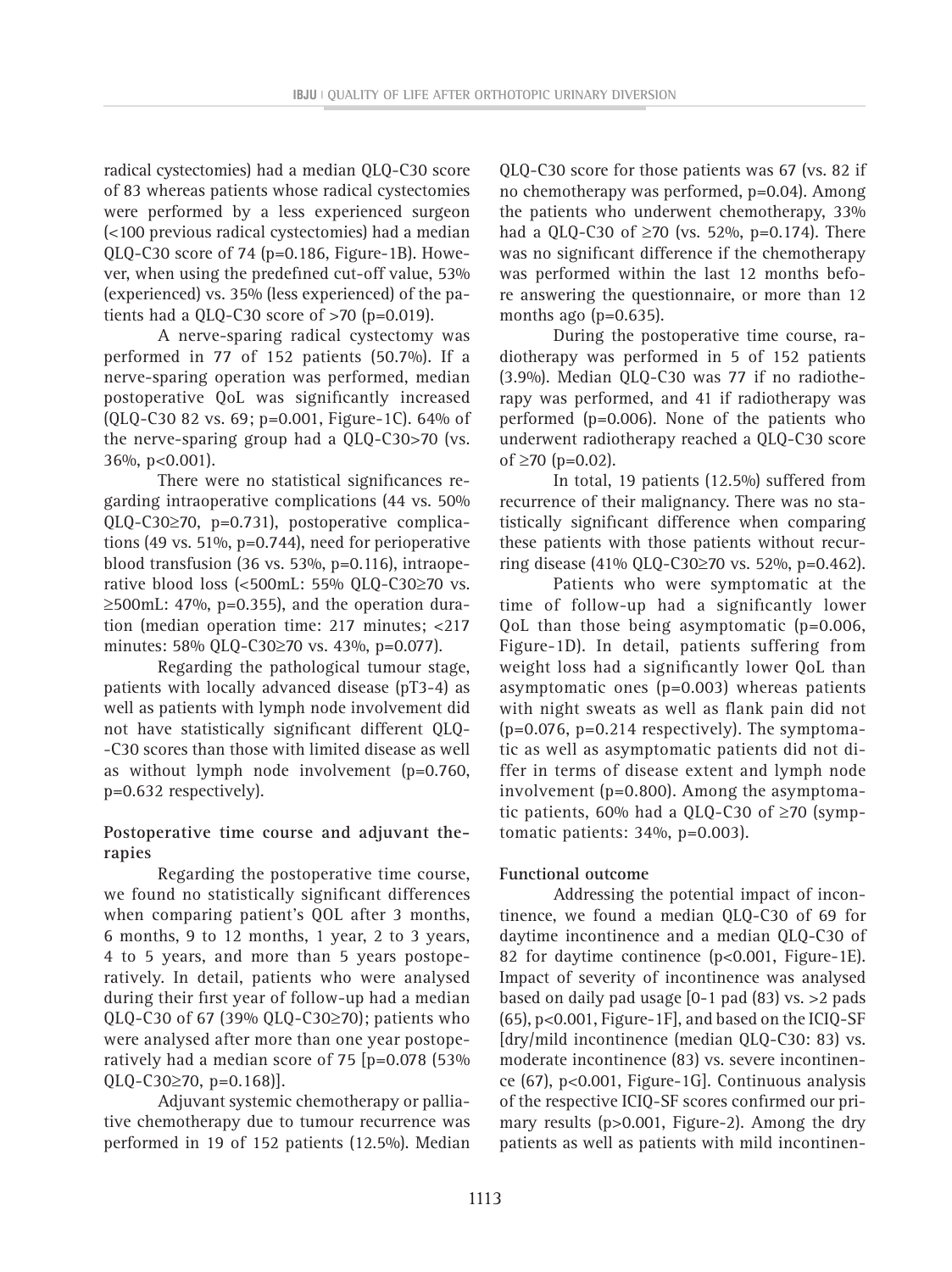

**Figures 1 A-H – Univariate analysis of multiple predefined prognostic features on postoperative QoL after radical cystectomy and orthotopic urinary diversion.**

A p value <0.05 was considered statistically significant (**ECOG**=Eastern Cooperative Oncology Group performance status score; **ICIQ-SF**=International Consultation on Incontinence Questionnaire short-form; **IIEF-5**=International Index of Erectile Function; **QoL**=quality of life; **rCx**=radical cystectomy).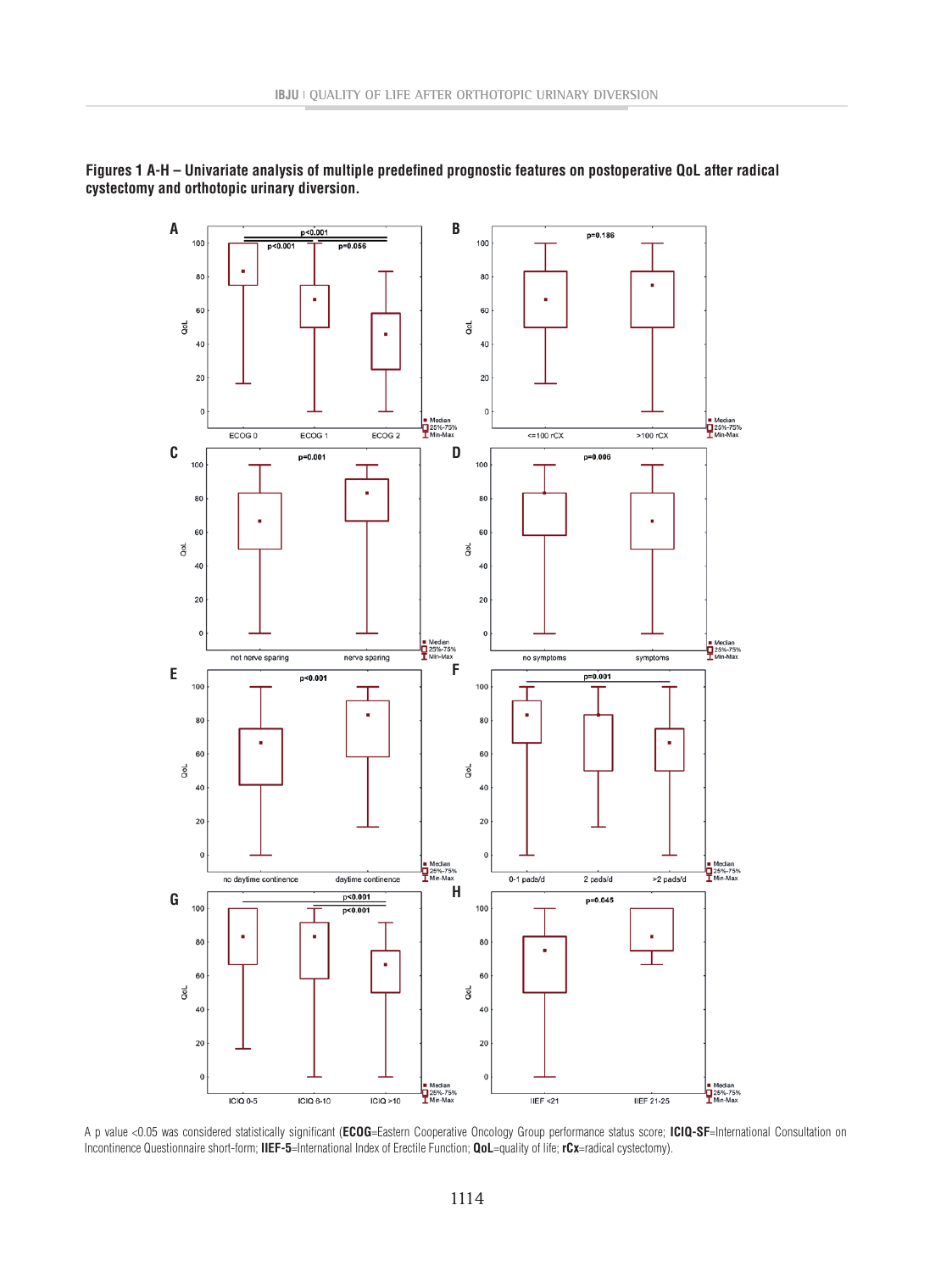

**Figure 2 - Impact of patient's ICIQ-SF score on health-related quality of life based on EORTC QLQ-C30 global health status using Spearman's rank correlation. A p value <0.05 was considered statistically significant (QOL=quality of life).**

ce, 69% had a QLQ-C30 score of ≥70 (moderate incontinence: 66%, severe incontinence: 28%; p<0.001). In line, 65% of the patients in need of 0-1 pads per 24h had a QLQ-C30 score of  $\geq$ 70 (2 pads: 62%, >2 pads: 30%; p<0.001). Among the patients that achieved daytime continence, 61% had a QLQ-C30 score of ≥70 (no daytime continence: 28%, p<0.001). Patients suffering from urinary urgency had a median QLQ-C30 of 70, whereas patients with no urgency symptoms had a median score of 82 (p=0.015). Regarding the predefined cut-off values, 28% of the patients suffering from urinary urgency achieved a QLQ- -C30 score of ≥70 (no urgency symptoms: 55%, p=0.007).

Analysis of sexual outcome revealed a significant influence of IIEF-5 [<20 (median QLQ-C30: 75) vs. >20 (83), p=0.045, Figure-  $-1H$ , but not of FSFI-6 (FSFI-6 $\leq$ 18 vs. FSFI>18; p=0.800). The patient subgroup that skipped the IIEF-5 questionnaire did not differ statistically significant in age (p=0.786) as well as ICIQ-SF  $(p=0.863)$  to those who answered the questionnaire. Among the patients with an IIEF-5 score of 20-25, 86% achieved a QLQ-C30 score of  $\geq$ 70  $(**20**: 51%, **p=0.078**).$ 

**Multivariate analysis of prognostic features for health-related QoL**

In a last step, a multivariate analysis was performed using a multiple logistic regression model. Hereby, all prognostic features that had statistically significant results in the univariate analysis were included. In detail, independent prognostic relevance could be confirmed for preoperative ECOG performance status of 0 (p=0.020 vs. ECOG 1, p=0.047 vs. ECOG 2), the experience of the respective surgeon (≥100 vs. <100 previous cystectomies, p=0.021), and daytime continence (p=0.032). Results of the multivariate analysis are summarized in Table-3.

#### **DISCUSSION**

Orthotopic ileal neobladder has become a widespread treatment of muscle-invasive bladder cancer. Certainly, complication rates are still high and functional outcomes may be unfavourable even in high-volume centres (15-18). As a consequence, recently more attention was drawn towards health-related QoL after radical cystectomy (6). However, measurement of QoL remains difficult and requires specific tools to address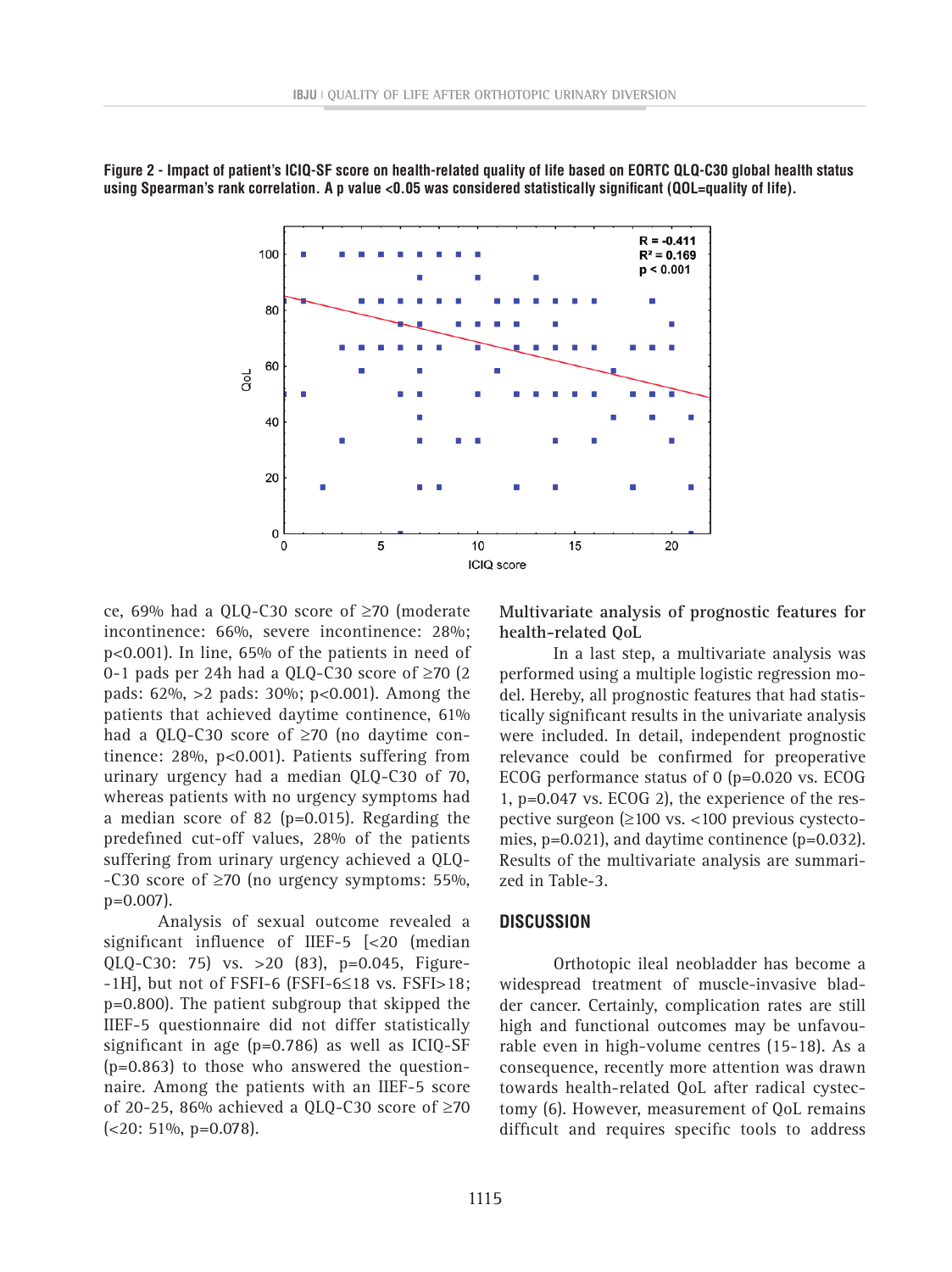| Prognostic feature                               | P value | 0 <sub>R</sub> | 95% CI |        |
|--------------------------------------------------|---------|----------------|--------|--------|
| Gender [male/female]                             | 0.185   | 2.745          | 0.618  | 12.193 |
| ECOG 1 vs. 0                                     | 0.020   | 0.336          | 0.134  | 0.842  |
| ECOG 2 vs. 0                                     | 0.047   | 0.121          | 0.015  | 0.974  |
| ICIQ group mild vs. moderate                     | 0.394   | 1.76           | 0.48   | 6.449  |
| ICIQ group mild vs. severe                       | 0.382   | 0.504          | 0.109  | 2.342  |
| Surgeon experience <100 vs. >100 prev. rCx [y/n] | 0.021   | 3.442          | 1.203  | 9.847  |
| Nerve-sparing [y/n]                              | 0.165   | 2.029          | 0.747  | 5.511  |
| Radiation therapy [y/n]                          | 0.999   | $\mathbf 0$    | 0      |        |
| Symptoms [y/n]                                   | 0.109   | 0.458          | 0.176  | 1.192  |
| Urge $[y/n]$                                     | 0.259   | 0.486          | 0.139  | 1.702  |
| Daytime continence [y/n]                         | 0.032   | 3.131          | 1.101  | 8.908  |
| Daily pad usage 2 vs. 0-1                        | 0.817   | 0.859          | 0.238  | 3.105  |
| Daily pad usage $>2$ vs. 0-1                     | 0.995   | 0.996          | 0.274  | 3.616  |

**Table 3 - Multivariate analysis of prognostic features that showed significant results in univariate analysis.** 

**CI** = confidence interval; **ECOG** = Eastern Cooperative Oncology Group performance status score; **ICIQ** = International Consultation on Incontinence Questionnaire; **OR** = odds ratio; **rCx** = radical cystectomy.

A p value >0.05 was considered statistically significant.

health-related QoL aspects adequately. A various number of different existing instruments-generic, cancer specific and bladder cancer specific- -complicate the comparison and integration of the pre-existing literature (19). We used the validated EORTC QLQ-C30 that has been frequently used in multiple studies investigating QoL after radical cystectomy (20-27). In recent years, many efforts have been made to define certain cut-off values in order to select those patients with unmet needs for further support. Snyder et al. evaluated more than 500 oncologic patients and found a QLQ-C30 global health status cut- -off value of 70 to have a sensitivity of up to 86% and a negative predictive value of up to 94% (14, 28). The aim of the current study was to evaluate various potential prognostic features on patients QoL after orthotopic urinary diversion, focusing on preoperative, perioperative as well as postoperative features. To allow a better comparison with existing literature, we analysed the postoperative QLQ-C30 global health status as a continuous parameter as well as following Snyder et al. (14).

Addressing patient-derived features, we found no statistically significant impact of preoperative patient's age. This finding is in line with recent publications indicating that radical cystectomy with orthotopic urinary diversion can be safely performed even in elderly patient cohorts (29). Imbimbo et al. even found significant increased QLQ-C30 scores in patients older than 65 years (30). However, there is also evidence that elderly patients are still less likely to receive orthotopic urinary diversion (31). Going further, we found a significant impact of the preoperative performance status on postoperative QoL in univariate as well as in multivariate analysis. Given the fact that health-related QoL measurements take into consideration multiple aspects including physical status, general health and social interaction, it seems intuitive that patients with a better performance status profit more from a procedure that aims to allow an unaltered, active lifestyle. In line, it has been shown that patients undergoing orthotopic urinary diversion are more active and have a better physical function compared to patients undergoing incontinent urinary diversion (32). Our observations indicate that age per se is not associated with impaired QoL after orthotopic urinary diversion and discussion of QoL aspects prior to radical cystectomy should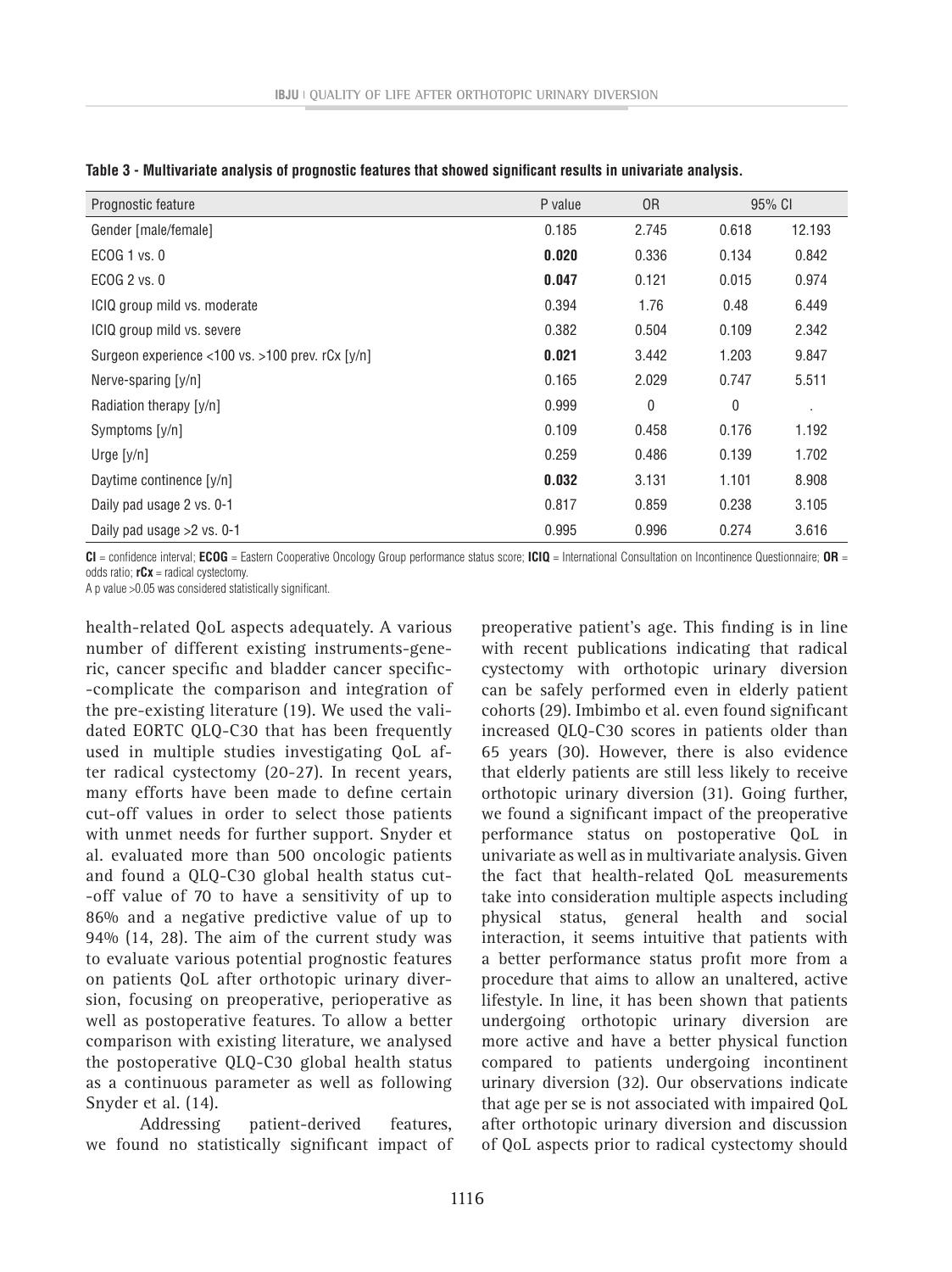be based on the patient's performance status rather than on the respective patient's age. Regarding preoperative patient selection, our results indicate, that elderly patients who have an adequate performance status, can be treated with an orthotopic urinary diversion and still have a good postoperative QoL. Since radical cystectomy for octogenarians becomes more accepted, this finding has important clinical implications (33).

In the current study, various intraoperative characteristics on the patient's postoperative QoL were analysed, indicating a significant impact of the surgeon's experience both in univariate as well as in multivariate analysis. To our knowledge, evidence regarding the surgeon's learning curve impact on patients postoperative QoL after radical cystectomy and orthotopic urinary diversion is still very limited. However, there is evidence that excellent functional outcomes can be achieved in high-volume centers (18). In line, it has been shown that the surgeon's individual learning curve has a significant impact on functional outcome after radical prostatectomy and is therefore directly affecting the patient's postoperative QoL (34). The impact of surgeon's experience on postoperative QoL after orthotopic urinary diversion might highlight the importance of the referral to high-volume centers and therefore has clinical implications.

Addressing a potential time course of patient's QoL after orthotopic urinary diversion, we found no statistically significant differences in QoL after the respective moments of follow-up. However, there was a statistical trend favouring those patients who were evaluated more than 1 year postoperatively. This might indicate that QoL increases during the postoperative course of time as described by Kulaksizoglu and colleagues (27). We found that, if patients underwent adjuvant or palliative chemotherapy or radiotherapy, QoL was significantly lower, no matter if the respective therapy was performed within 1 year before answering the questionnaires or not. It has to be stated, however, that there might be a relevant non-responder bias in our patient cohort. Thus, these findings have to be interpreted with caution. Our results are partly in line with the findings of Cognetti et al. who also found a decline of QoL after initiation of adjuvant Cisplatin-based chemotherapy. However, the authors stated that there was a subsequent improvement after the initial decline of QoL, which is not reflected by our data (35).

To assess the impact of urinary incontinence on health-related QoL, we used the validated ICIQ-SF questionnaire and pad usage and found a significant impact of urinary leakage. These findings are in line with the results of Takenaka et al. who evaluated long-term outcome in QoL after orthotopic neobladder in 86 patients and found worse QoL scores in patients with daytime incontinence (36). Zahran et al. analyzed QoL of 74 women after radical cystectomy and orthotopic neobladder using QLQ-C30 and observed a significant negative impact of incontinence (7). In line with Imbimbo et al., we found urinary incontinence being an independent prognostic feature of an impaired QoL (30). However, the findings of the current study addressing the great impact of continence are based on multiple consistent parameters in a contemporary patient collective and therefore add important information to the existing literature.

It is commonly accepted that a significant proportion of patients after orthotopic bladder replacement suffer from sexual dysfunction (37). In our patient collective, for instance, only 5.6% of the men could be classified as "no sexual dysfunction" based on the respective IIEF-5 score (>20). Since no preoperative data was available, these results have to be interpreted with caution. However, we were able to show that health-related QoL was significantly increased in those patients who had a postoperative IIEF-5 score of more than 20. To date, there is only limited data concerning the impact of sexual function on QoL after radical cystectomy. Studies from large prostate cancer series, on the other hand, consistently report better QoL outcomes for nerve-sparing radical prostatectomies indicating a major impact of sexual preservation on QoL aspects after major pelvic surgery (38). Summarizing, our findings highlight the great impact of functional aspects on health-related QoL. However, it is somewhat difficult to imply the important role that postoperative continence plays for health-related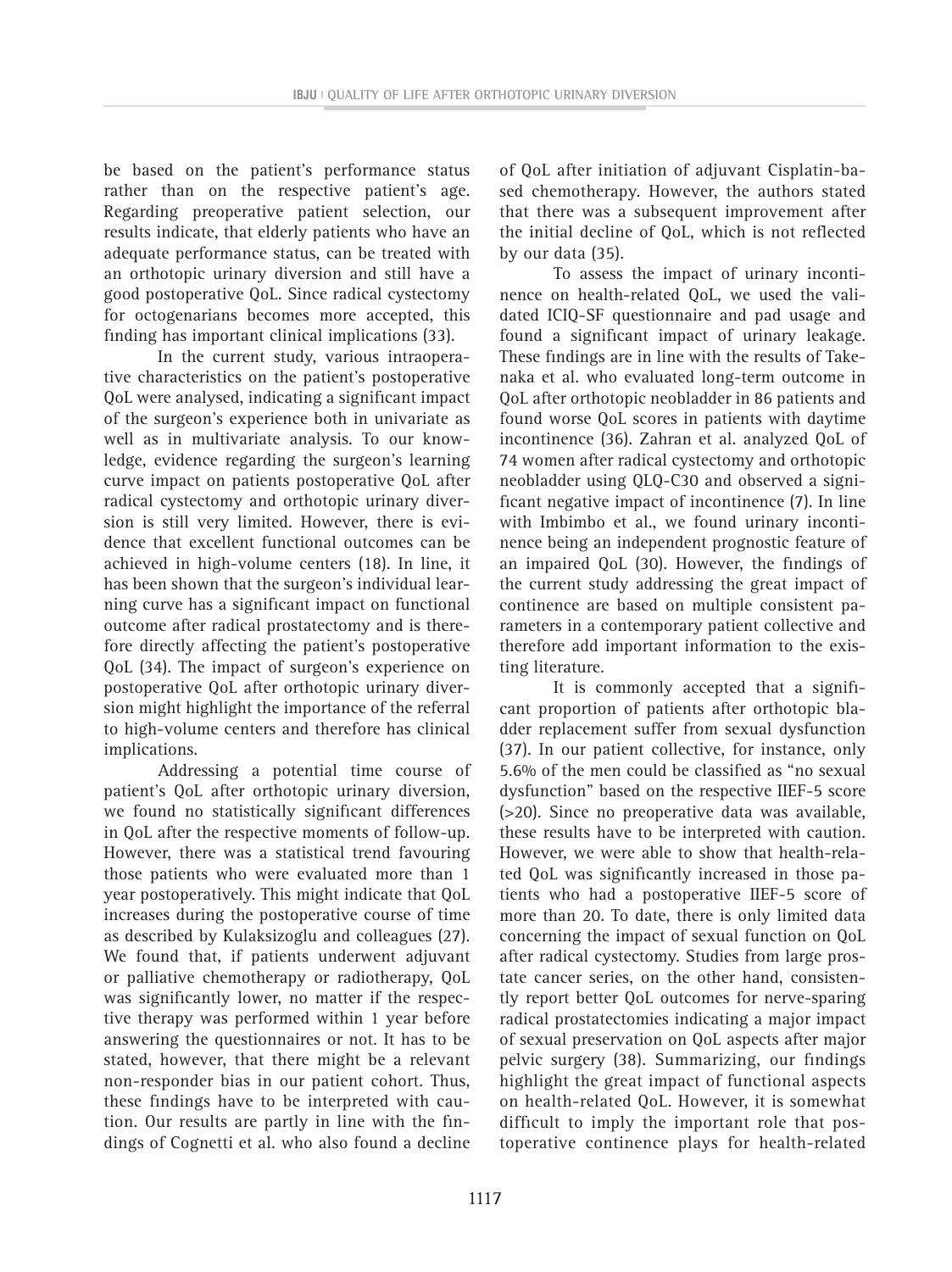QoL into daily clinical practice. Naturally, every surgeon tries to achieve the best possible functional result. However, one might focus on the development of continence-preserving technical modifications. Regarding radical prostatectomy for example, the posterior rhabdomyosphincter reconstruction, also known as Rocco stitch, has been proposed to improve postoperative continence (39, 40). Additionally, we still lack knowledge how the shape of the neobladder (e.g. U- vs. W-shape) affects postoperative continence recovery.

Certainly, our study is not devoid of limitations. Major drawback is its retrospective nature with all the known limitations that are inherent. The current study is a cross-sectional study and QoL has not been measured at specific time-points. Nevertheless, the current study provides QoL analyses from various different follow-up periods, providing a possible idea of the natural process of QoL after radical cystectomy. In the current study, the EORTC QLQ-C30 global health status was used. It has to be stated, that, unlike the EORTC QLQ-BLM30, this questionnaire is not bladder cancer specific and lacks additional information regarding body image, urostomy problems, and use of catheters. The QLQ-BLM30 has been used in several publications before, but is still not validated (23, 26, 41). Additionally, the Functional Assessment of Cancer Therapy-General, Bladder (FACT-BL) and Vanderbilt Cystectomy Index (FACT-VCI) are validated bladder cancer specific questionnaires that have been used in health-related QoL studies before (42). However, in a recent meta- -analysis including data from 18 studies that investigated health-related QoL after radical cystectomy, 10 out of 18 used the EORTC QLQ-C30 questionnaire (43). This indicates, that, despite being not cancer specific, the QLQ-C30 questionnaire is well established in QoL analyses of patient cohorts that underwent radical cystectomy and orthotopic urinary diversion.

## **CONCLUSIONS**

The current study analyses the impact of multiple potentially prognostic features on QoL after orthotopic urinary diversion. We report health-related QoL outcomes in a contemporary patient cohort. Hereby, we were able to show that preoperative ECOG status, surgeon experience and daytime incontinence are independent prognostic features for a good postoperative QoL.

# **ABBREVIATIONS**

**QoL** = Quality of life

**QLQ-C30** = Quality of life questionnaire C30

**EORTC** = European Organization for Research on Treatment of Cancer

**ICIQ-SF** = International Consultation on Incontinence Questionnaire short-form

**IIEF-5** = International Index of Erectile Function **FSFI-6** = Female Sexual Function Index (abridged)

**FACT-BL** = Functional Assessment of Cancer Therapy-General, Bladder

**FACT-VCI** = Vanderbilt Cystectomy Index

### **CONFLICT OF INTEREST**

None declared.

### **REFERENCES**

- 1. Siegel R, Ma J, Zou Z, Jemal A. Cancer statistics, 2014. CA Cancer J Clin. 2014;64:9-29. Erratum in: CA Cancer J Clin. 2014;64:364.
- 2. Witjes JA, Compérat E, Cowan NC, De Santis M, Gakis G, Lebret T, et al. EAU guidelines on muscle-invasive and metastatic bladder cancer: summary of the 2013 guidelines. Eur Urol. 2014;65:778-92.
- 3. Hautmann RE, Hautmann SH, Hautmann O. Complications associated with urinary diversion. Nat Rev Urol. 2011;8:667-77.
- 4. Nam JK, Kim TN, Park SW, Lee SD, Chung MK. The Studer orthotopic neobladder: long-term (more than 10 years) functional outcomes, urodynamic features, and complications. Yonsei Med J. 2013;54:690-5.
- 5. Raza SJ, Ather MH, Khan FA, Alam Z. Grading complication following radical cystectomy and ileal conduit for bladder cancer using Clavien grading system. J Coll Physicians Surg Pak. 2012;22:448-51.
- 6. Ali AS, Hayes MC, Birch B, Dudderidge T, Somani BK. Health related quality of life (HRQoL) after cystectomy: comparison between orthotopic neobladder and ileal conduit diversion. Eur J Surg Oncol. 2015;41:295-9.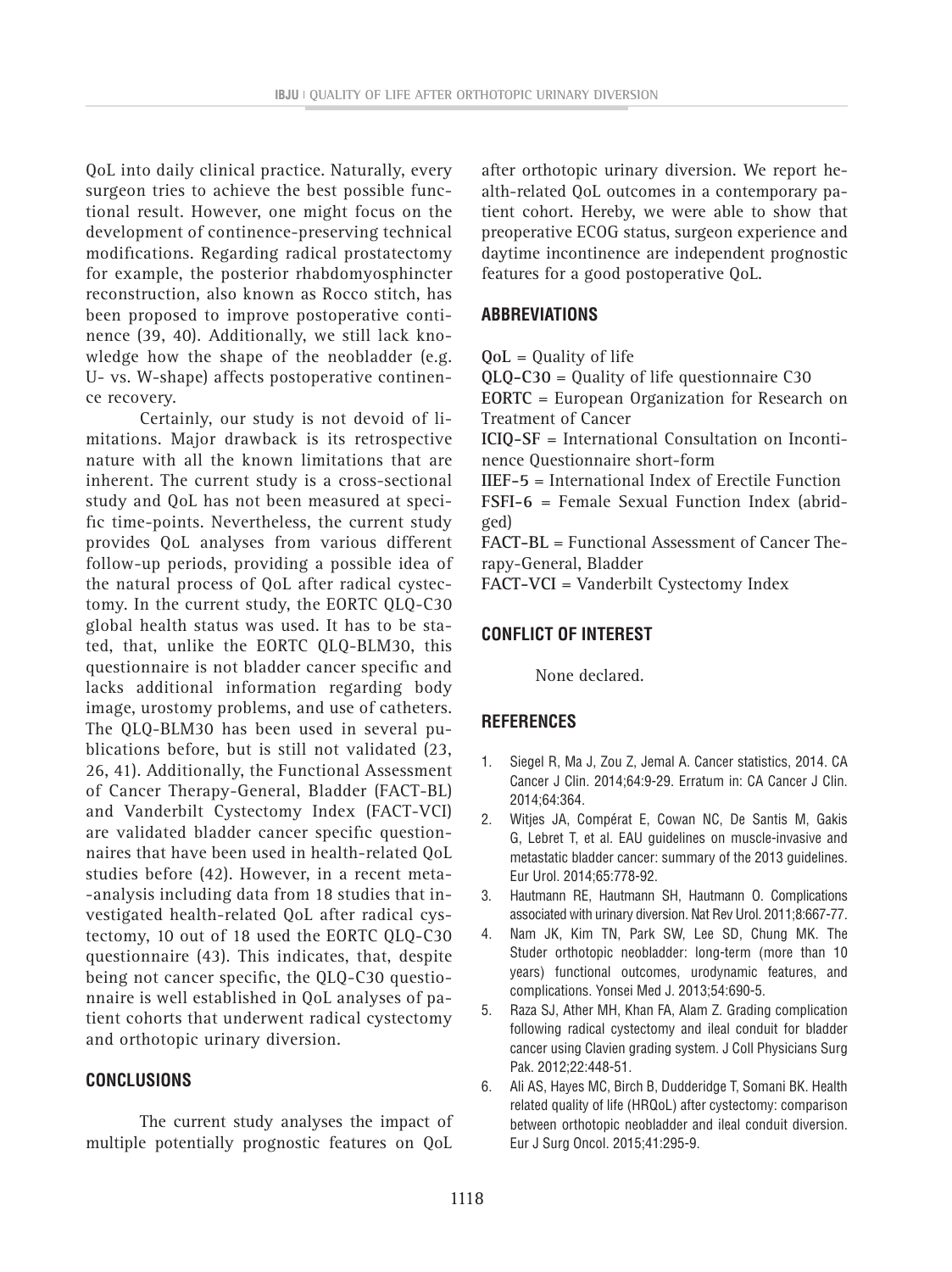- 7. Zahran MH, El-Hefnawy AS, Zidan EM, El-Bilsha MA, Taha DE, Ali-El-Dein B. Health-related quality of life after radical cystectomy and neobladder reconstruction in women: impact of voiding and continence status. Int J Urol. 2014;21:887-92.
- 8. Aaronson NK, Ahmedzai S, Bergman B, Bullinger M, Cull A, Duez NJ, et al. The European Organization for Research and Treatment of Cancer QLQ-C30: a quality-of-life instrument for use in international clinical trials in oncology. J Natl Cancer Inst. 1993;85:365-76.
- 9. Fayers PM. Interpreting quality of life data: populationbased reference data for the EORTC QLQ-C30. Eur J Cancer. 2001;37:1331-4.
- 10. Oken MM, Creech RH, Tormey DC, Horton J, Davis TE, McFadden ET, et al. Toxicity and response criteria of the Eastern Cooperative Oncology Group. Am J Clin Oncol. 1982;5:649-55.
- 11. Avery K, Donovan J, Peters TJ, Shaw C, Gotoh M, Abrams P. ICIQ: a brief and robust measure for evaluating the symptoms and impact of urinary incontinence. Neurourol Urodyn. 2004;23:322-30.
- 12. Rosen RC, Cappelleri JC, Smith MD, Lipsky J, Peña BM. Development and evaluation of an abridged, 5-item version of the International Index of Erectile Function (IIEF-5) as a diagnostic tool for erectile dysfunction. Int J Impot Res. 1999;11:319-26.
- 13. Isidori AM, Pozza C, Esposito K, Giugliano D, Morano S, Vignozzi L, et al. Development and validation of a 6-item version of the female sexual function index (FSFI) as a diagnostic tool for female sexual dysfunction. J Sex Med. 2010;7:1139-46.
- 14. Snyder CF, Blackford AL, Okuyama T, Akechi T, Yamashita H, Toyama T, et al. Using the EORTC-QLQ-C30 in clinical practice for patient management: identifying scores requiring a clinician's attention. Qual Life Res. 2013;22:2685-91.
- 15. Nieuwenhuijzen JA, de Vries RR, Bex A, van der Poel HG, Meinhardt W, Antonini N, et al. Urinary diversions after cystectomy: the association of clinical factors, complications and functional results of four different diversions. Eur Urol. 2008;53:834-42.
- 16. Jentzmik F, Schostak M, Stephan C, Baumunk D, Lingnau A, Weikert S, et al. Extraperitoneal radical cystectomy with extraperitonealization of the ileal neobladder: a comparison to the transperitoneal technique. World J Urol. 2010;28:457-63.
- 17. Shabsigh A, Korets R, Vora KC, Brooks CM, Cronin AM, Savage C, et al. Defining early morbidity of radical cystectomy for patients with bladder cancer using a standardized reporting methodology. Eur Urol. 2009;55:164-74.
- 18. Todenhöfer T, Stenzl A, Schwentner C. Optimal use and outcomes of orthotopic neobladder reconstruction in men and women. Curr Opin Urol. 2013;23:479-86.
- 19. Dombo O, Otto U. [Quality of life after radical urologic pelvic surgery and impact of inpatient rehabilitation]. Urologe A. 2005;44:11-28.
- 20. Kitamura H, Miyao N, Yanase M, Masumori N, Matsukawa M, Takahashi A, et al. Quality of life in patients having an ileal conduit, continente reservoir or orthotopic neobladder after cystectomy for bladder carcinoma. Int J Urol. 1999;6:393-9.
- 21. Somani BK, Gimlin D, Fayers P, N'dow J. Quality of life and body image for bladder cancer patients undergoing radical cystectomy and urinary diversion—a prospective cohort study with a systematic review of literature. Urology. 2009;74:1138-43.
- 22. Hobisch A, Tosun K, Kinzl J, Kemmler G, Bartsch G, Höltl L, et al. Quality of life after cystectomy and orthotopic neobladder versus ileal conduit urinary diversion. World J Urol. 2000;18:338-44.
- 23. Erber B, Schrader M, Miller K, Schostak M, Baumunk D, Lingnau A, et al. Morbidity and Quality of Life in Bladder Cancer Patients following Cystectomy and Urinary Diversion: A Single-Institution Comparison of Ileal Conduit versus Orthotopic Neobladder. ISRN Urol. 2012;2012:342796.
- 24. Protogerou V, Moschou M, Antoniou N, Varkarakis J, Bamias A, Deliveliotis C. Modified S-pouch neobladder vs ileal conduit and a matched control population: a quality-of-life survey. BJU Int. 2004;94:350-4.
- 25. Saika T, Arata R, Tsushima T, Nasu Y, Suyama B, Takeda K, et al. Health-related quality of life after radical cystectomy for bladder cancer in elderly patients with an ileal conduit, ureterocutaneostomy, or orthotopic urinary reservoir: a comparative questionnaire survey. Acta Med Okayama. 2007;61:199-203.
- 26. Sogni F, Brausi M, Frea B, Martinengo C, Faggiano F, Tizzani A, et al. Morbidity and quality of life in elderly patients receiving ileal conduit or orthotopic neobladder after radical cystectomy for invasive bladder cancer. Urology. 2008;71:919-23.
- 27. Kulaksizoglu H, Toktas G, Kulaksizoglu IB, Aglamis E, Unlüer E. When should quality of life be measured after radical cystectomy? Eur Urol. 2002;42:350-5.
- 28. Snyder CF, Blackford AL, Brahmer JR, Carducci MA, Pili R, Stearns V, et al. Needs assessments can identify scores on HRQOL questionnaires that represent problems for patients: an illustration with the Supportive Care Needs Survey and the QLQ-C30. Qual Life Res. 2010;19:837-45.
- 29. Bassett JC, Chang SS. Treating octogenarians with muscleinvasive bladder cancer: preoperative opportunities for increasing the benefits of surgical intervention. Urol Oncol. 2014;32:37.e13-6.
- 30. Imbimbo C, Mirone V, Siracusano S, Niero M, Cerruto MA, Lonardi C, et al. Quality of Life Assessment With Orthotopic Ileal Neobladder Reconstruction After Radical Cystectomy: Results From a Prospective Italian Multicenter Observational Study. Urology. 2015;86:974-9.